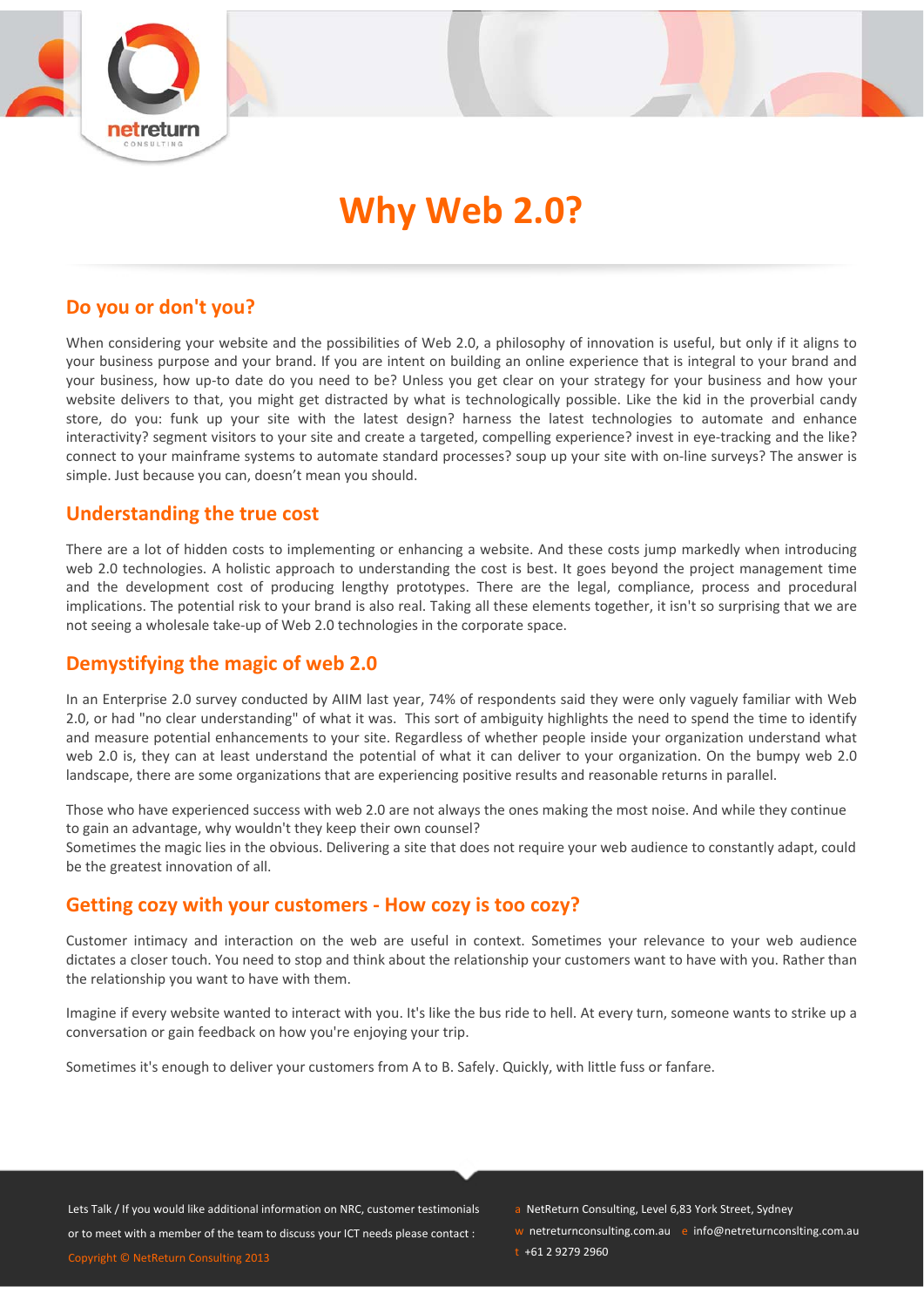



# **And don't forget the roadmap**

*"Not all who wander are lost".* ‐ J.R.R. Tolkien.

Some websites are doomed to become complex mazes of interaction. Visitors feel stuck in a virtual shopping mall where unless you pay close attention to where you entered and where you've been, you'll never find what you went there for. Investing your money in improving the structure and usability of your site might reap far greater rewards than the latest technological bling.

## **Web 2.0 ‐ Career maker or career breaker**

In this tough economic climate, making the right investment in your website might be a career making or breaking decision for web marketers. One of the biggest mistakes made around online customer collaboration is the assumption customers care about what others are reading or want to interact with your or others all the time.

An over-ambitious web experience may become a frustrating obstacle for people who come to your site. Can you be sure you know what visitors want? In many cases, your visitor's needs and behaviour will change with each visit and evolve over time. Your investment in explicit personalized interactive sizzle may become a fizzle. A fad that morphs to an irritation.

Achieving an environment that is consistently interesting and useful is not easy. Showing respect and listening to your web audience, when each and every individual has their own ever-changing motives and personality is possibly the major challenge for Web 2.0 projects. How can you achieve a balance without tipping the scales on the cost?

Most ebusiness evangelists would agree research is vital for getting the user experience right. Unfortunately it can be costly and might not have the longevity that you might hope for. Equally, if you launch a new website and you get it wrong, you are unlikely to get a second chance.

There are ways of reducing the requirement for so much pre-analysis and ensuring that your visitors will be provided with an adaptable, flexible, responsive web experience that requires minimal ongoing intervention. More on that in a moment.

# **So what is Web 2.0 all about?**

"Web 2.0 integrates social/community media tools into apps/services: wikis, podcasts, blogs, content sharing tools, user communities, and the like are associated with communicating with others online". 74% of people cannot agree what a definition like this means. Perhaps a different question needs to be asked.

# **Why We Should Care About Web 2.0?**

The claim is that Web 2.0 can change human behaviour. Another approach suggests in order for a website to become popular and useful, it might somehow imitate off‐line human behaviour. In his column discussing Web 2.0 and The Evolution of the Ego, Yarden Lewinsky takes a close look at popular websites and makes some interesting parallels with real life:

- MySpace ‐ or Facebook are based on the way in which we manage our social contacts
- Skype ‐ is based on our need to talk with others
- Google is based on the way that we rank things
- Flickr is based on the manner in which we share experiences with others,
- Amazon is based on the way we talk about books
- Delicious ‐ is based on the manner in which we try to remember things.

Lets Talk / If you would like additional information on NRC, customer testimonials

or to meet with a member of the team to discuss your ICT needs please contact :

Copyright © NetReturn Consulting 2013

- a NetReturn Consulting, Level 6,83 York Street, Sydney
- w netreturnconsulting.com.au e info@netreturnconslting.com.au
- $t + 61$  2 9279 2960